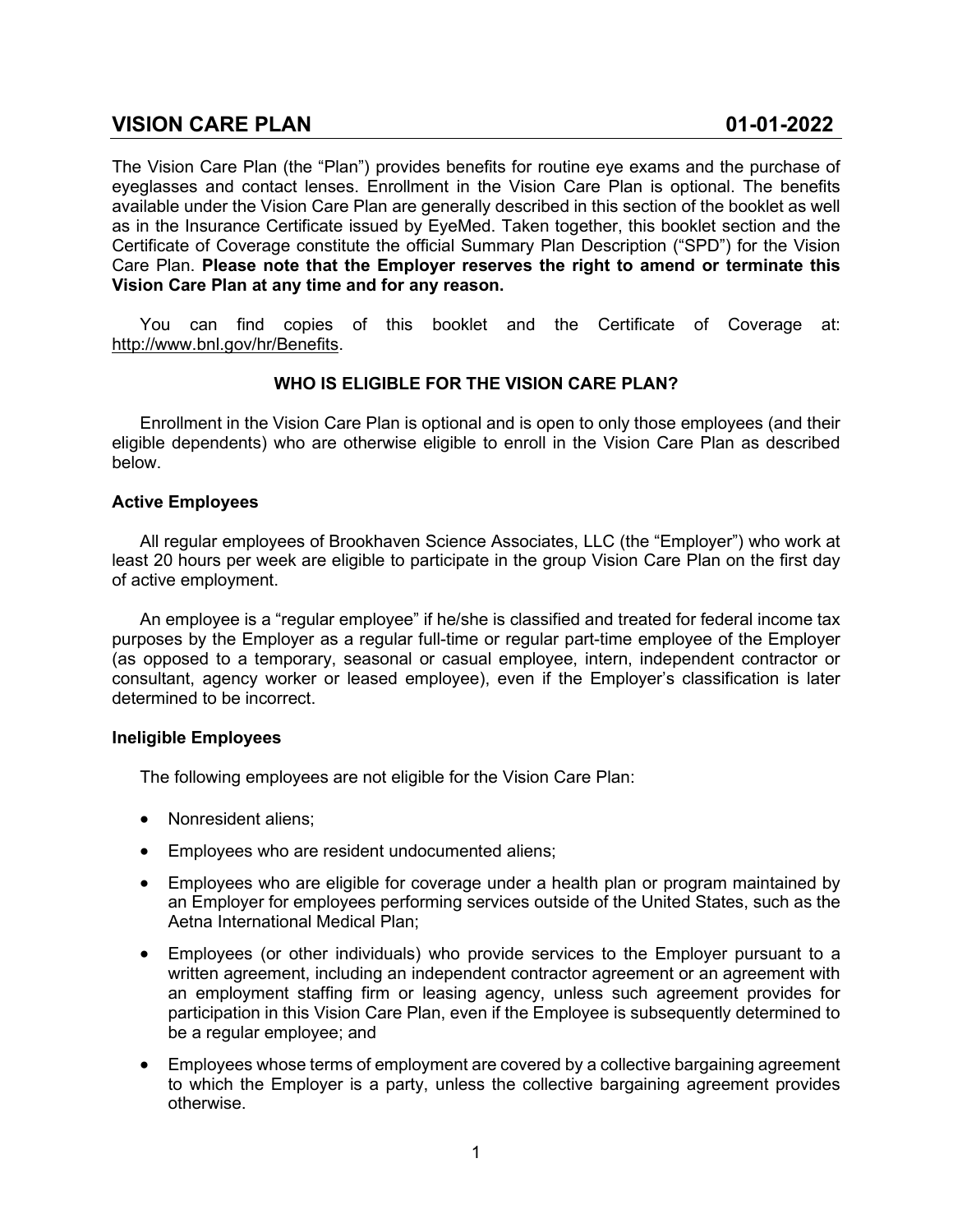# **Eligible Dependents**

The following members of your family are also eligible for the Vision Care Plan:

- Your spouse (which may include your same-sex spouse) to whom you are legally married.
- Your eligible same-sex domestic partner and that partner's eligible child(ren). If you are living in a jurisdiction that recognizes same-sex marriage, you must be married and provide a copy of your marriage certificate. If you live in a jurisdiction that does not recognize same-sex marriage, you must provide a copy of your (a) civil union registry, (b) domestic partner registry, or (c) a completed Affidavit of Domestic Partnership and provide proof of financial interdependence. Additional information is available through the BSA Benefits Office. Children of your eligible domestic partner must meet the same criteria for a "child" under the Vision Care Plan.
- Your children are eligible until the end of the calendar month of his or her  $26<sup>th</sup>$  birthday, if they meet all of the following criteria:
	- The child must be the taxpayer's child, including an adopted child and stepchild.
	- The child must be unmarried.
	- The child must have the same principal residence as the taxpayer for more than onehalf of the tax year. Children who are away at school will not be excluded by this criterion as long as when they're not at school, they are living with you. Children of parents who are divorced will not be excluded as long as they are living with one of the parents for at least one-half of the tax year. Please note that stepchildren must reside with you to be eligible.
	- The child must not provide more than one-half of his or her own support.
- Coverage may be continued for your eligible dependents who are age 26 or over and who are or become mentally or physically incapable of earning their own living while covered as an eligible dependent, by submitting proof of the child's incapacity within 31 days from the date of incapacity or 31 days from the child's 26th birthday, whichever occurs first. The Benefits Office and/or the insurance company will review the information submitted and will either approve or deny such coverage.

When a dependent is no longer eligible for coverage, you should contact the BSA Benefits Office to remove him or her. If you do not timely notify the BSA Benefits Office, you will be required to reimburse the Vision Care Plan for any benefits paid on behalf of an ineligible dependent and may be subject to further sanctions if your failure was willful.

Your dependents can become eligible for dependent insurance on the later of:

- The day you become eligible for yourself; or
- The day he or she becomes your dependent;

provided you timely enroll him or her as described below.

NOTE: If both you and your spouse or same-sex domestic partner work for the Employer, the spouse or same-sex domestic partner may enroll as a dependent or as an employee; or you and your spouse or same-sex domestic partner may enroll separately as employees. If you and your spouse or same-sex domestic partner enroll separately, you may NOT enroll the same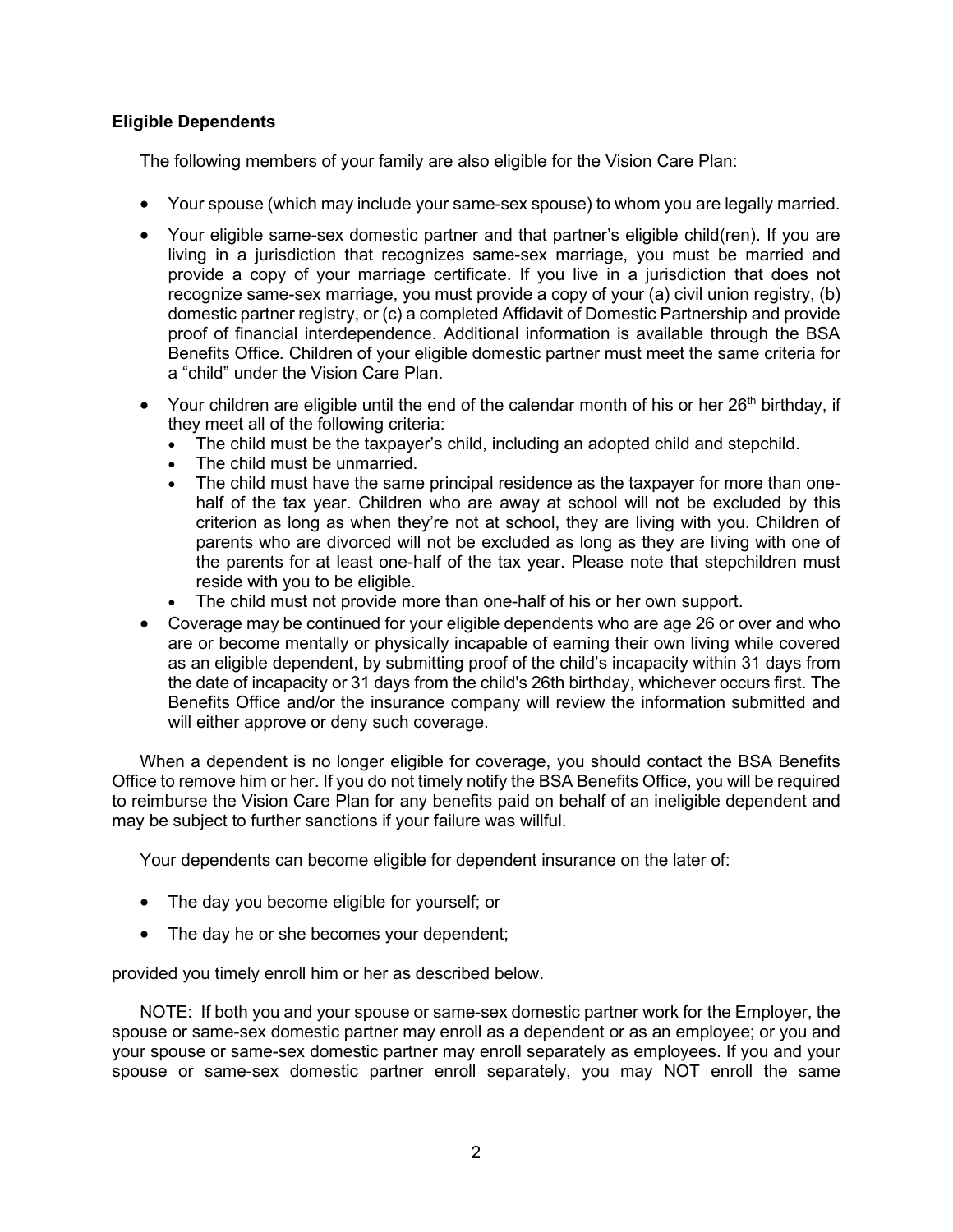dependents on each other's plan. If both parents are covered as employees, children may be covered as the dependents of either parent, but not of both.

## **Dependents of Deceased Participants**

If you are participating in the Vision Care Plan and you die while in active service or while on an authorized leave of absence, your covered dependents may continue in the Vision Care Plan under the COBRA provisions to the extent they are eligible by paying the applicable COBRA cost for such coverage. See the "COBRA" section for additional information.

See the "Termination of Coverage" section for information on when your coverage will terminate. In addition, coverage for dependents will terminate on the date the surviving spouse remarries.

Coverage under COBRA will be offered in accordance with the law.

### **ENROLLMENT**

Eligible employees may enroll in the Vision Care Plan within 30 days of their date of hire. Once you enroll, you must continue participation in the program until the end of the calendar year or your date of employment termination, if earlier. If you do not enroll for coverage within 30 days of your date of hire, you will be required to wait until the next Open Enrollment Period or until you have a Qualifying Event to elect coverage (see the Qualifying Event section).

To enroll, you must complete an enrollment form and list all eligible dependents you want covered, including each dependent's Social Security Number and date of birth. You must provide a marriage certificate for a spouse, proof of domestic partnership for a domestic partner, a birth or adoption certificate for a child. Enrollment forms are available through the BSA Benefits Office. By completing the form, you will authorize the necessary payroll premiums for the coverage you select. The coverages available are:

- Employee only;
- Employee and one dependent; and
- Employee and two or more dependents.

You cannot enroll your eligible dependents without also enrolling yourself for vision care coverage.

Coverage begins on your date of hire if you complete the enrollment form and submit it to the BSA Benefits Office within 30 days of your date of hire.

### **Open Enrollment Period**

Open enrollment is held once a year. During an Open Enrollment Period, you may drop coverage and/or add or drop eligible dependents from your coverage. Employees who did not previously elect vision care coverage may elect it during the Open Enrollment Period. Changes you elect during the Open Enrollment Period will be effective January 1 of the following calendar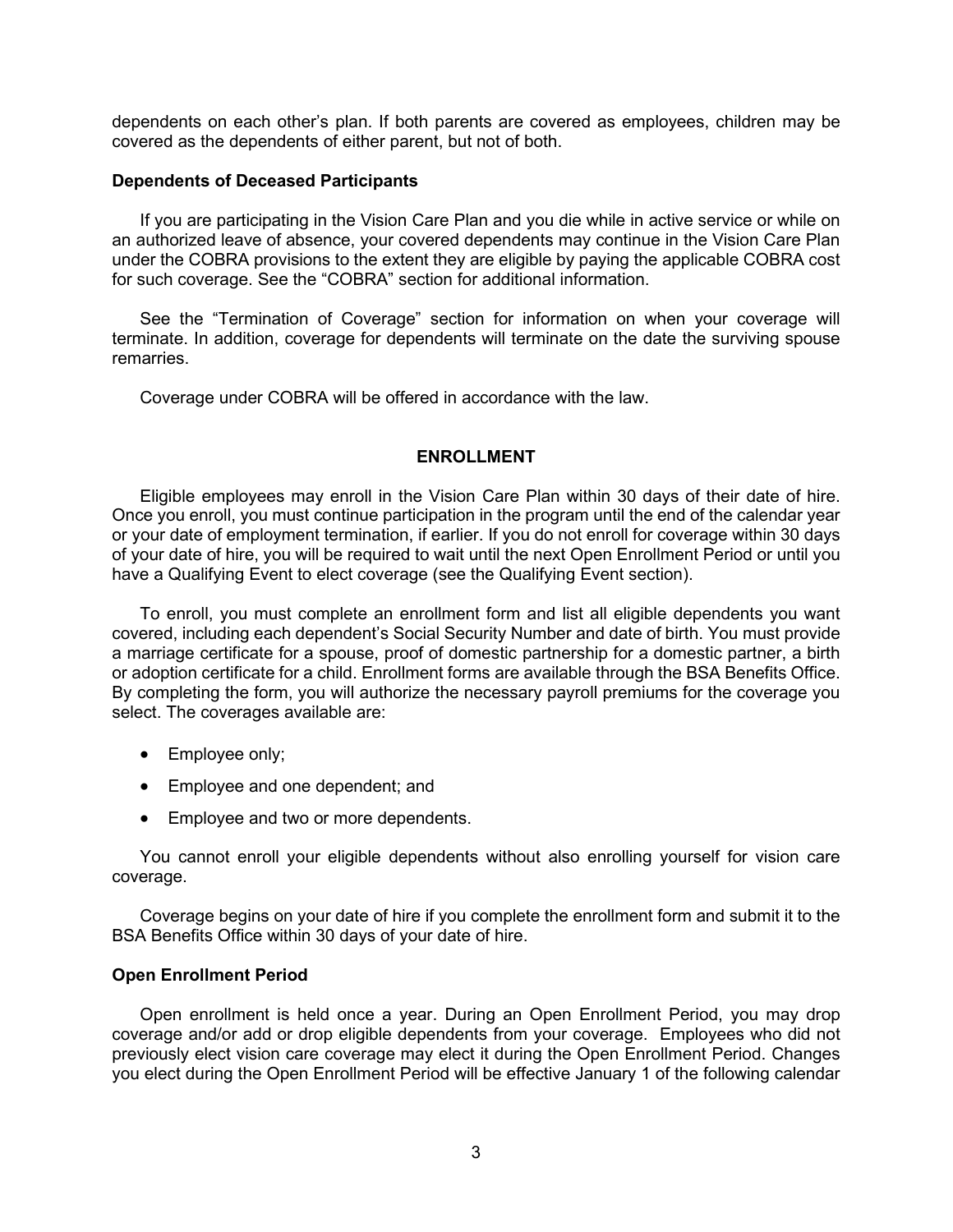year. Your elections cannot be changed for the remainder of the calendar year unless you notify the BSA Benefits Office of a Qualifying Event within 31 days from the date of the event.

# **Qualifying Event**

A Qualifying Event that allows you to add or drop coverage is a change in your family status or employment status that affects your need for vision care coverage. This includes:

- (a) Change in legal marital status
	- 1. marriage
	- 2. death of spouse
	- 3. divorce
	- 4. legal separation
	- 5. annulment
- (b) Change in the number of dependents
	- 1. birth
	- 2. adoption
	- 3. placement for adoption
	- 4. death of a dependent
	- 5. entering into or terminating a same-sex domestic partnership
- (c) Change in employment status
	- 1. termination or commencement of employment of the employee, spouse, same-sex domestic partner or dependent (other than for termination of the employee for misconduct)
- (d) Changes in work schedule
	- 1. an increase or decrease in the number of hours of employment by the employee, spouse, same-sex domestic partner or dependent
	- 2. a switch between full-time and part-time status
	- 3. a strike or lockout
	- 4. commencement or return from an unpaid leave of absence
- (e) The dependent satisfies or ceases to satisfy the requirements for dependent coverage
	- 1. attainment of age
- (f) A change in the place of residence or work site of the employee, spouse, same-sex domestic partner or dependent

You have 31 days from the date of a Qualifying Event to make changes to your vision care coverage for all items indicated above except (a)(3), (a)(4) and (e)(1). You have 60 days from the date of a Qualifying Event to make changes to your vision care coverage for items (a)(3), (a)(4), and (e)(1). The change requested must relate to the change that affects eligibility for vision care coverage. Changes are made by completing an enrollment form available in the BSA Benefits Office. The completed form must be submitted, with proof of the Qualifying Event, to the BSA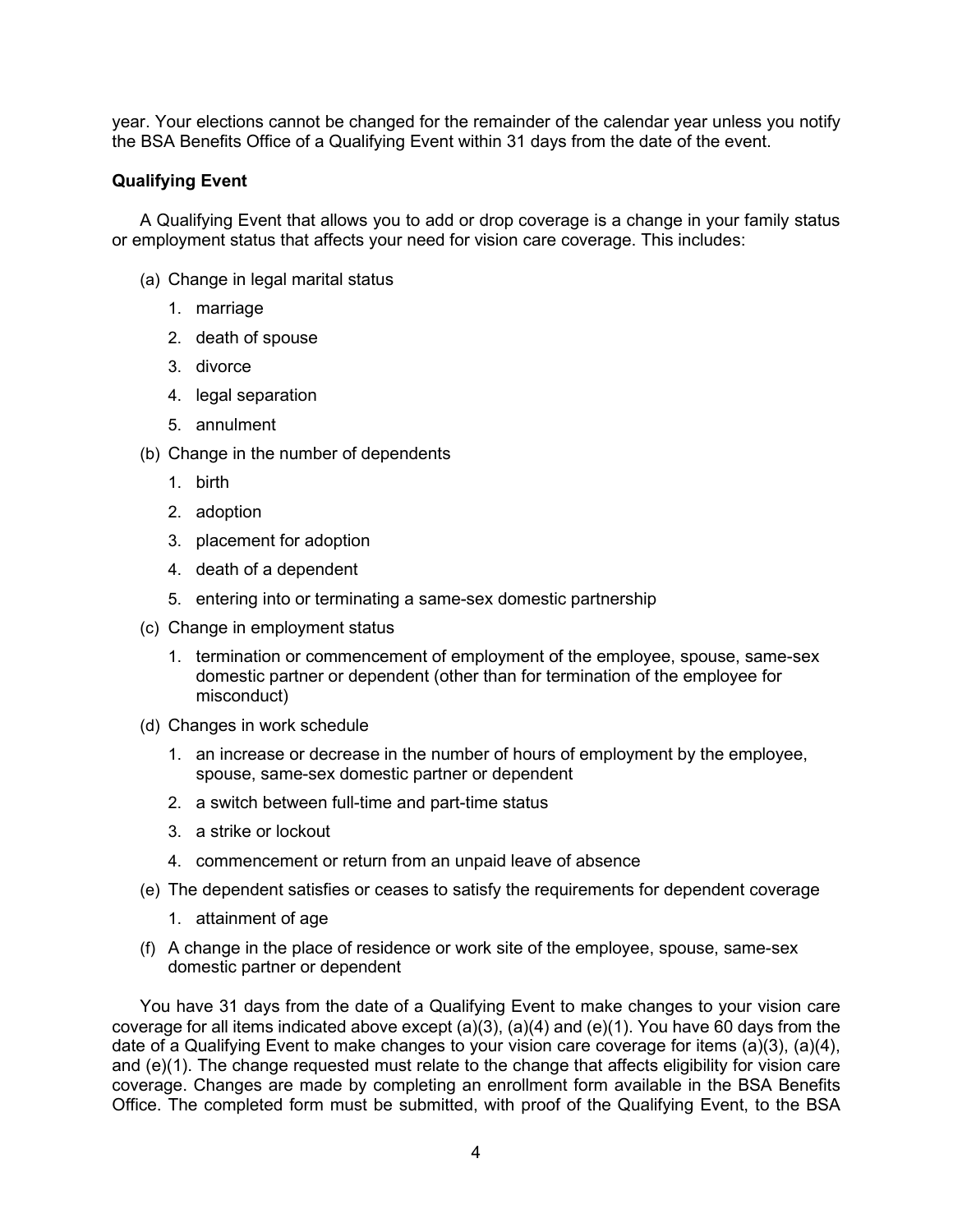Benefits Office. Your premiums will then be changed for the remainder of the calendar year. Coverage will become effective as soon as administratively feasible after the Plan Administrator has approved the change in status, except that a new child may be added as of the date of birth, date of adoption or date of placement for adoption.

If a judgment, decree or order, including a Qualified Medical Child Support Order (QMCSO), resulting from a divorce, separation, annulment or custody change requires your dependent child to be covered under this Vision Care Plan, you may change your election to provide coverage for the dependent child. If the order requires that another individual (such as your former spouse) cover the dependent child, you may change your election to revoke coverage for the dependent child. To be considered qualified, a medical child support order must include:

- Name and last known address of the parent who is covered under this Medical Plan;
- Name and last known address of each child to be covered under this Medical Plan;
- Type of coverage to be provided to each child; and
- Period of time the coverage is to be provided.

QMCSOs should be sent to the Plan Administrator. Upon receipt, the Plan Administrator will notify you and describe the Vision Care Plan's procedures for determining if the order is qualified. If the order is qualified, you may cover your children under the Vision Care Plan. As a beneficiary covered under the Vision Care Plan, your child will be entitled to information that the Vision Care Plan provides to other beneficiaries under ERISA's reporting and disclosure rules. Information on the administration of a Qualified Medical Child Support Order can be obtained at no charge from the BSA Benefits Office.

If the Plan Administrator notifies you that the cost of your coverage under the Vision Care Plan significantly increases during the Plan Year or there is a significant curtailment of coverage midyear, you will have the opportunity to stop or change your coverage as permitted by the Plan Administrator.

If you do not make a change to your vision care coverage within the applicable period indicated above, you must wait until the next Open Enrollment Period.

### **VISION CARE BENEFIT**

Participants who enroll in the vision care program, which is provided through EyeMed, can use in- or out-of-network providers and will pay a copay or receive reimbursements for many services and purchases. EyeMed is a national provider of eyecare services whose in-network providers include Walmart, Target Optical, LensCrafters, and Pearle Vision and a large network of independent providers. EyeMed also has many online, in-network options such as rayban.com, contactsdirect.com, lenscrafters.com, targetoptical.com, and glasses.com. Such providers are subject to change.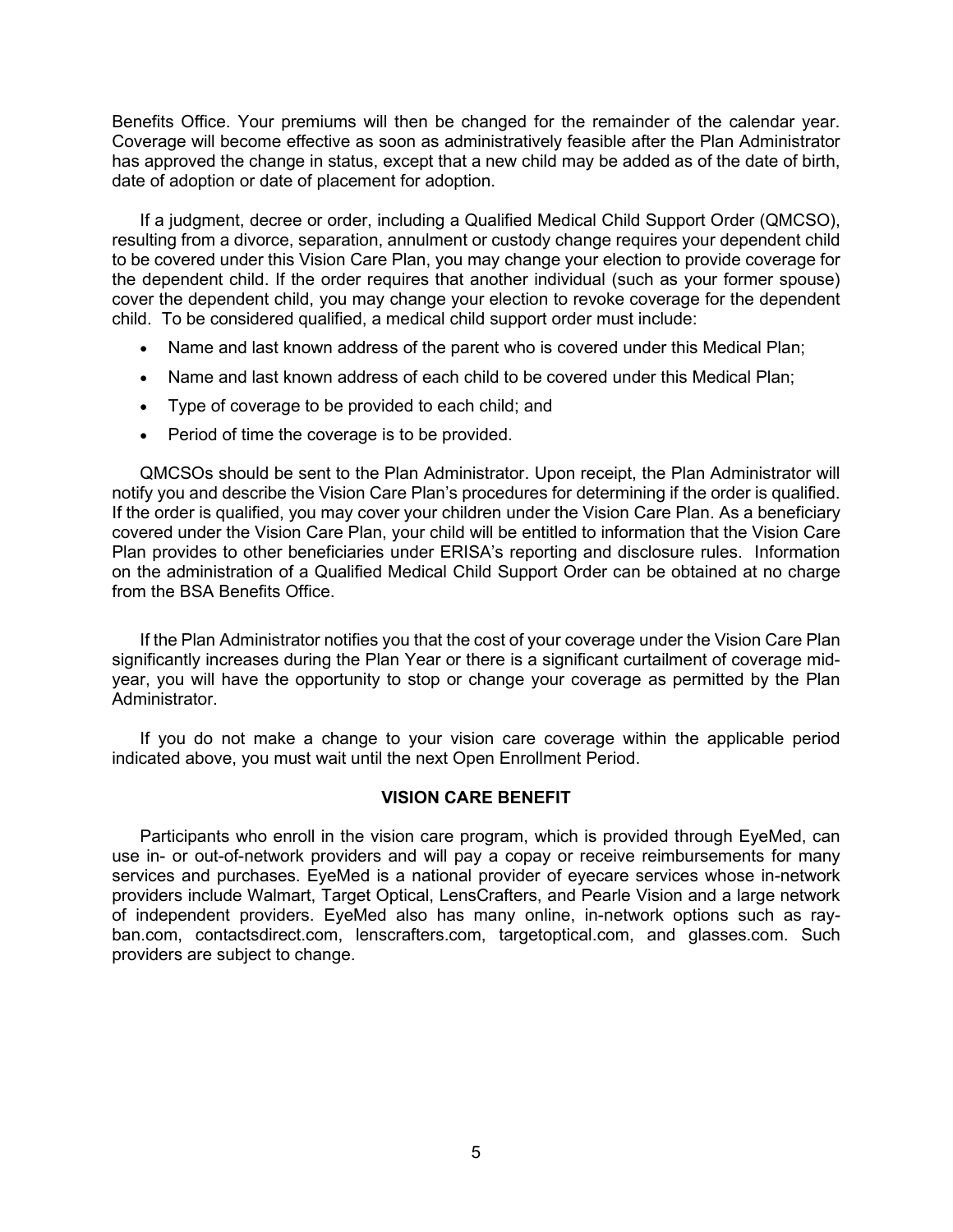# **SUMMARY OF BENEFITS**

| <b>VISION CARE SERVICES</b>                                                                                  | <b>IN-NETWORK</b><br><b>MEMBER COSTS</b>                     | <b>OUT-OF-NETWORK</b><br><b>MEMBER REIMBURSEMENT</b> |
|--------------------------------------------------------------------------------------------------------------|--------------------------------------------------------------|------------------------------------------------------|
| <b>EXAM SERVICES</b>                                                                                         |                                                              |                                                      |
| Exam                                                                                                         | \$10 copay                                                   | Up to $$50$                                          |
| Retinal Imaging                                                                                              | Up to \$39                                                   | Not covered                                          |
| <b>CONTACT LENS FIT AND FOLLOW-UP</b>                                                                        |                                                              |                                                      |
| Fit and Follow-up - Standard                                                                                 | \$40                                                         | Not covered                                          |
| Fit and Follow-up - Premium                                                                                  | 10% off retail price                                         | Not covered                                          |
| <b>FRAME</b>                                                                                                 |                                                              |                                                      |
| Any available frame at provider location                                                                     | \$0 copay; 20% off balance over<br>\$220 allowance           | Up to \$160                                          |
| <b>STANDARD PLASTIC LENSES</b>                                                                               |                                                              |                                                      |
| Single Vision                                                                                                | \$25 copay                                                   | Up to \$50                                           |
| <b>Bifocal</b>                                                                                               | \$25 copay                                                   | Up to \$75                                           |
| Trifocal                                                                                                     | \$25 copay                                                   | Up to \$100                                          |
| Lenticular                                                                                                   | \$25 copay                                                   | Up to \$125                                          |
| Progressive - Standard                                                                                       | \$25 copay                                                   | Up to \$75                                           |
| Progressive - Premium Tier 1                                                                                 | \$110 copay                                                  | Up to \$75                                           |
| Progressive - Premium Tier 2                                                                                 | \$120 copay                                                  | Up to \$75                                           |
| Progressive - Premium Tier 3                                                                                 | $$135$ copay                                                 | Up to \$75                                           |
| Progressive - Premium Tier 4                                                                                 | $$200$ copay                                                 | Up to \$75                                           |
|                                                                                                              |                                                              |                                                      |
| <b>LENS OPTIONS</b>                                                                                          |                                                              |                                                      |
| Anti Reflective Coating - Standard                                                                           | \$45 copay                                                   | Up to \$5                                            |
| Anti Reflective Coating - Premium Tier 1                                                                     | \$57 copay                                                   | Up to $$5$                                           |
| Anti Reflective Coating - Premium Tier 2                                                                     | \$68 copay                                                   | Up to \$5                                            |
| Anti Reflective Coating - Premium Tier 3                                                                     | \$85 copay                                                   | Up to $$5$                                           |
| Photochromic - Non-Glass                                                                                     | \$75 copay                                                   | Not covered                                          |
| Polycarbonate - Standard                                                                                     | \$40 copay                                                   | Not covered                                          |
|                                                                                                              |                                                              |                                                      |
| Scratch Coating - Standard Plastic                                                                           | \$15 copay                                                   | Not covered                                          |
| Tint - Solid or Gradient                                                                                     | \$15 copay                                                   | Not covered                                          |
| <b>UV Treatment</b>                                                                                          | \$15 copay                                                   | Not covered                                          |
| All Other Lens Options                                                                                       | 20% off retail price                                         | Not covered                                          |
| <b>CONTACT LENSES</b>                                                                                        |                                                              |                                                      |
| Contacts - Conventional                                                                                      | \$0 copay; 15% off balance over                              | Up to \$160                                          |
|                                                                                                              | \$200 allowance                                              |                                                      |
| Contacts - Disposable                                                                                        | \$0 copay; plus balance over<br>\$200 allowance              | Up to \$160                                          |
| Contacts - Medically Necessary                                                                               | \$0 copay; Paid-In-Full                                      | Up to \$210                                          |
| <b>OTHER</b>                                                                                                 |                                                              |                                                      |
| Hearing Care from Amplifon NetworkCare                                                                       | Discounts on hearing exam and                                | Not covered                                          |
|                                                                                                              | aids; call 1.877.203.0675                                    |                                                      |
| Lasik or PRK from U.S. Laser Network                                                                         | 15% off retail or 5% off promo<br>price; call 1.800-988-4221 | Not covered                                          |
| <b>FREQUENCIES</b> (Plan allows member to receive<br>either contacts and frame, or frames and lens services) |                                                              |                                                      |
| Exam                                                                                                         | Once every plan year                                         |                                                      |
| Frame                                                                                                        | Once every plan year                                         |                                                      |
| Lenses                                                                                                       | Once every plan year                                         |                                                      |
| Contacts                                                                                                     | Once every plan year                                         |                                                      |

If you purchase additional pairs of eyeglasses (frames, lenses and coatings) in-network a 40% discount applies.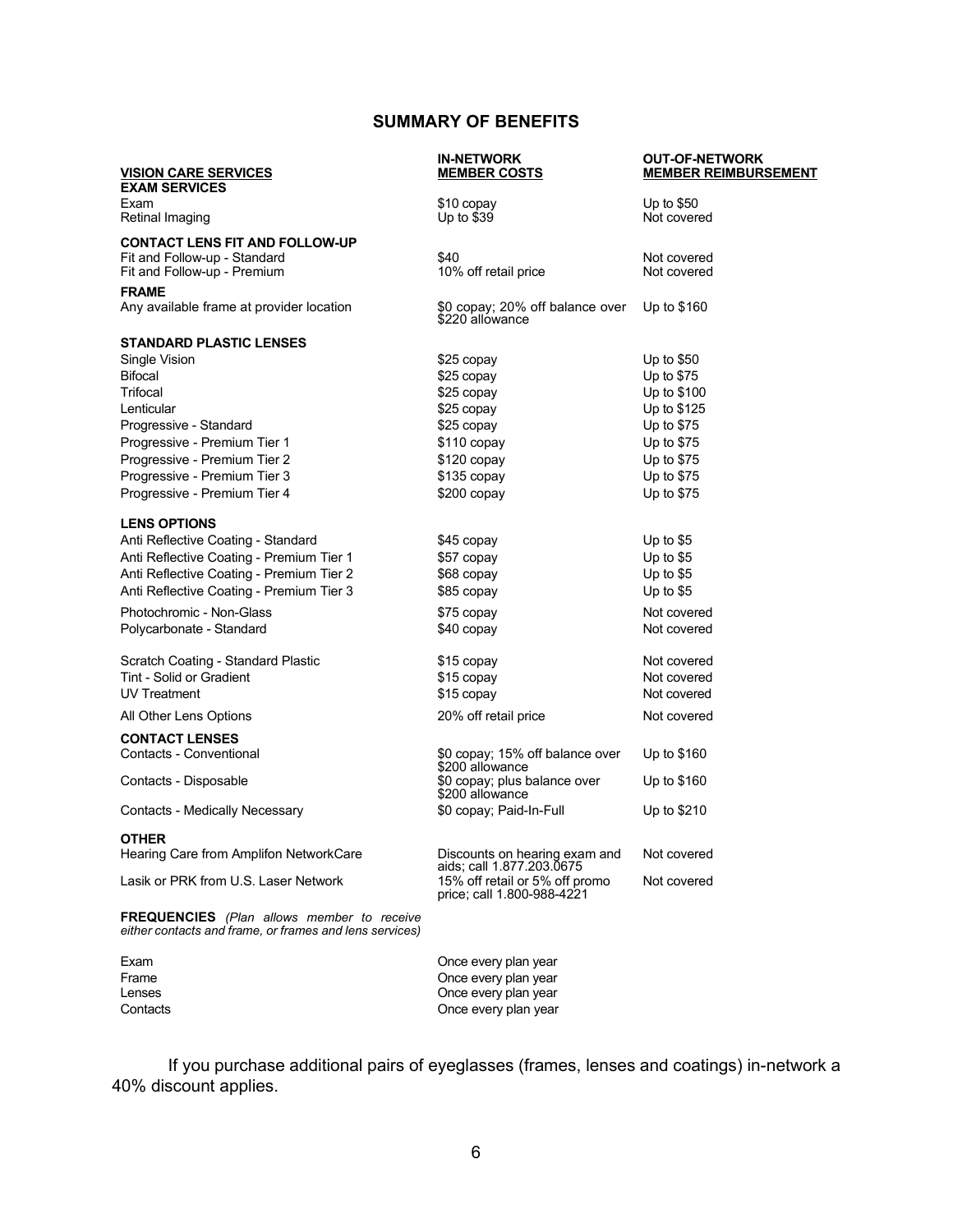If you purchase both eyeglasses and contact lenses during the same year, the following applies:

- If you first purchase contact lenses in-network during the year:
	- $\circ$  the in-network contact lenses allowance applies,
	- $\circ$  then, if you purchase eyeglasses in-network during that same year, the in-network eyeglass frames allowance and the discount apply, and
	- $\circ$  the in-network eyeglass lenses and coating discounts apply; the copays do not apply.
- If you first purchase eyeglasses in-network during the year:
	- $\circ$  the in-network eyeglasses frame allowance and discount apply, and
		- o the eyeglasses lenses and coating copays apply, and
		- o then there is no coverage during the year for contact lenses.

Premium progressives and premium anti-reflective designations are subject to annual review by EyeMed's Medical Director and are subject to change based on market conditions. Fixed pricing is reflective of brands at the listed product level. All providers are not required to carry all brands at all levels. Benefits are not provided from services or materials arising from:

- 1. Orthoptic or vision training, subnormal vision aids and any associated supplemental testing; Aniseikonic lenses;
- 2. Medical and/or surgical treatment of the eye, eyes or supporting structures;
- 3. Any eye or vision examination, or any corrective eyewear required as a condition of employment; safety eyewear;
- 4. Services provided as a result of any workers' compensation law, or similar legislation, or required by any governmental agency or program whether federal, state or subdivisions thereof;
- 5. Plano (non-prescription) lenses;
- 6. Non-prescription sunglasses;
- 7. Two pair of glasses in lieu of bifocals;
- 8. Services or materials provided by any other group benefit plan providing vision care
- 9. Services rendered after the date a Participant ceases to be covered under this Vision Care Plan, except when vision materials ordered before coverage ended are delivered, and the services rendered to the Participant are within 31 days from the date of such order.
- 10.Lost or broken lenses, frames, glasses, or contact lenses will not be replaced except in the next benefit frequency when vision materials would next become available.

Benefits may not be combined with any discount, promotional offering, or other group benefit plans. Standard/Premium Progressive lens are not covered-fund as a Bifocal lens. Benefit allowance provides no remaining balance for future use within the same benefit year. Fees charged for a non-covered benefit must be paid in full to the provider.

Additional information on benefits, exclusions, and limitations is provided in your Certificate of Coverage.

Claim forms are available at: [http://www.bnl.gov/hr/Benefits.](http://www.bnl.gov/hr/Benefits)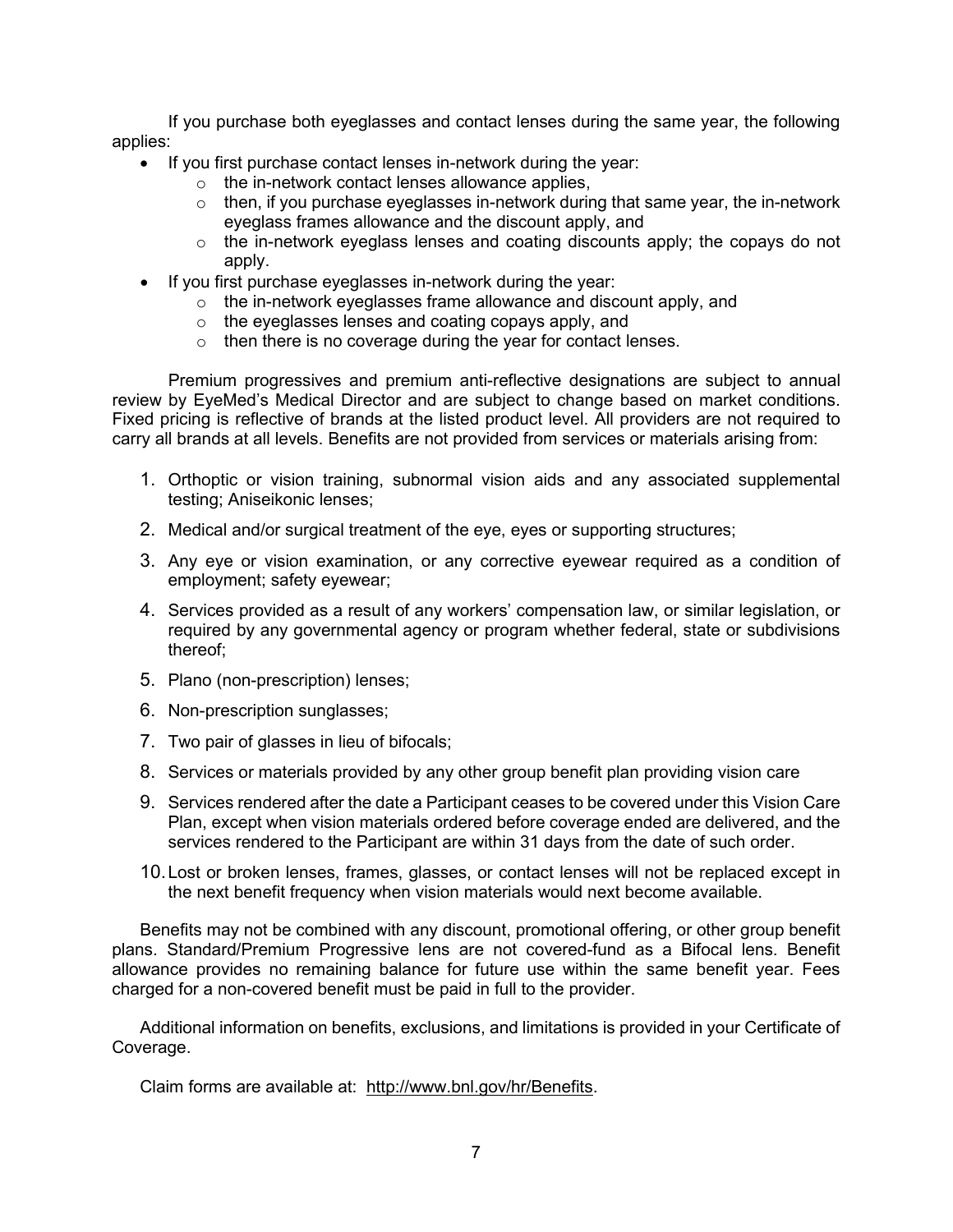### **PLAN'S RIGHTS OF RECOVERY, SUBROGATION AND REIMBURSEMENT**

Under certain circumstances, the Plan has the right to recover benefits it has paid on your or your dependent's behalf. More information about the Plan's rights is available in the Plan document.

It is a federal crime punishable by prison to defraud an ERISA-governed plan. Any person who, with intent to defraud or knowing that he is facilitating a fraud against an ERISA-governed plan, submits an application or files a claim containing a false or deceptive statement is guilty of fraud.

### **COORDINATION OF BENEFITS**

#### **Coverage Under Other Employers' Plans**

This plan does not coordinate benefits with other vision care plans. If you and your covered dependents are eligible to receive benefits under another vision care plan, review the terms of that plan for coordination of benefits under that plan.

#### **CLAIMS AND APPEALS ADMINISTRATOR**

The Plan Administrator has full power and discretion to resolve all issues concerning eligibility, status, entitlement to benefits, and any other interpretations under the Plan. Such interpretations or rulings will be binding on all parties. The Plan Administrator has the right to delegate some of these duties to third party providers, such as the Claims and Appeals Administrators for the Plan features. As the Plan Administrator's delegates, the Claims and Appeals Administrators have the authority to make decisions relating to benefit claims.

The Plan Administrator has delegated the claim fiduciary responsibilities of the Vision Care Plan to EyeMed. As such, EyeMed, in its role as the Claims and Appeals Administrator has the discretion to:

- Interpret the terms of the Vision Care Plan and the benefits defined thereunder;
- Interpret the other terms, conditions, limitations and exclusions of any program offered under the Vision Care Plan; and
- Make factual determinations related to the Vision Care Plan program and its benefits.

For a detailed description of the claims and appeals provisions that apply to your vision care benefits, please see the Certificate of Coverage for the Vision Care Plan.

#### **CLAIMS**

#### **How to File a Claim**

Typically, your vision care providers will complete all claims information for you and bill EyeMed on your behalf. If your provider does not file a claim for you or you are requesting coverage for an out-of-network benefit you must complete a claim form that is available at: <http://www.bnl.gov/hr/Benefits> and file it with EyeMed within 180 days of the date of service. Return the completed claim form to: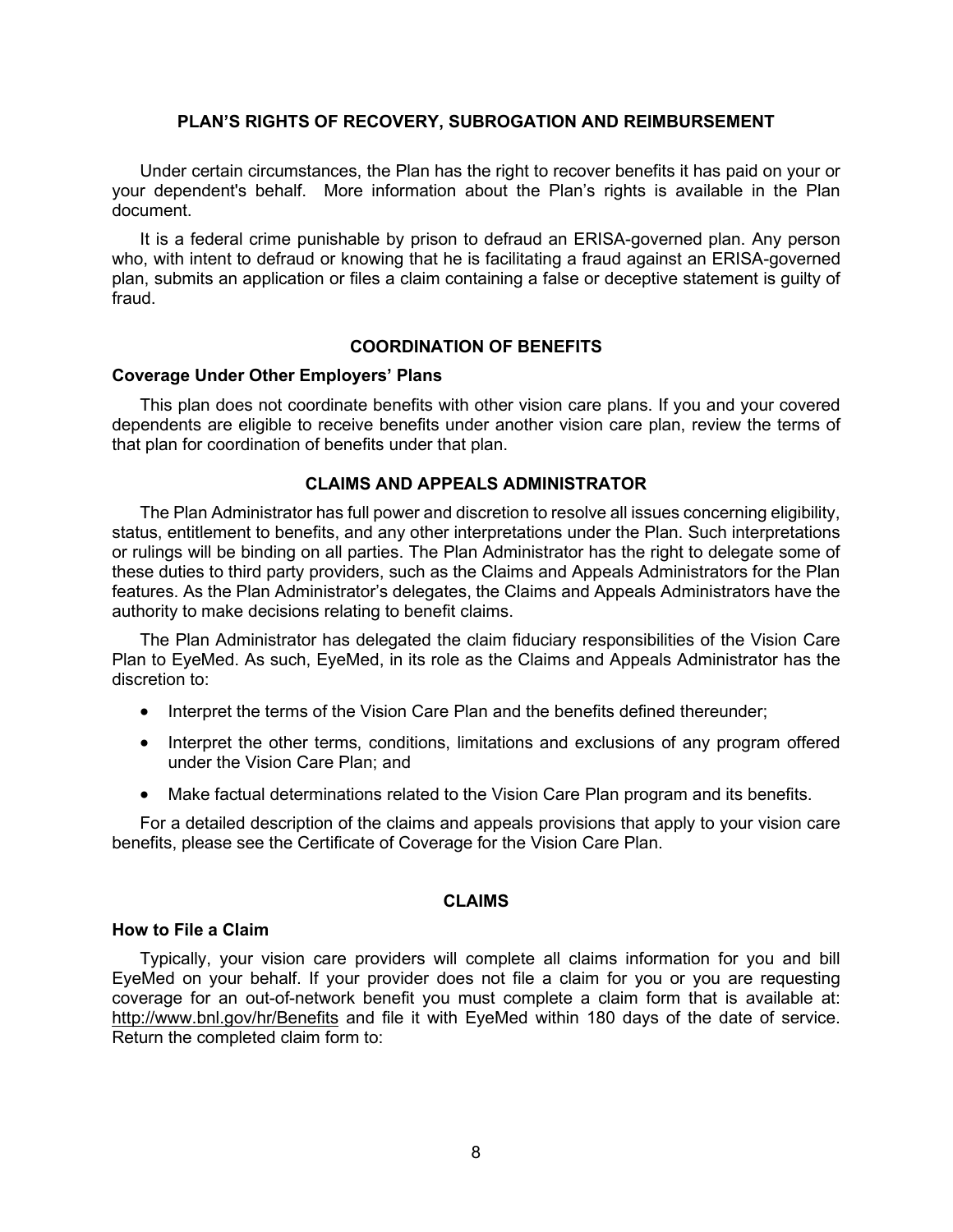FAA/ EyeMed Vision Care Attn: OON Claims P.O. Box 8504 Mason, OH 45040-7111

If you are covered by Medicare and receive vision care benefits, you must submit your bills to Medicare first. For items not covered in full by Medicare, submit the explanation of benefits from Medicare, copies of the bills, and a completed claim form to EyeMed.

#### **Questions About Claims**

If you have a question about your vision care claims, you should contact EyeMed at (866) 800-5457 or at the number and/or address listed on the back of your card.

#### **How to Appeal a Claim**

You may request a review of the denied claim in writing to the Claims and Appeals Administrator within 180 days of the receipt of the notice of denial. If you do not receive an explanation of benefits within 30 days of submission of your claim, you may submit a first-level appeal within 180 days after this 30-day period has expired.

You should state the claim number or provide a copy of the written denial or explanation of benefits, and indicate the reasons why your claim should not have been denied, including any additional documents which you believe support your claim.

The appeal should be mailed to FAA/EyeMed Vision Care, Attn: Quality Assurance Dept., 4000 Luxottica Place, Mason, OH 45040, or faxed to 513-492-3259. The Claims and Appeals Administrator will respond within 60 calendar days after receiving the appeal. If more time or information is needed to make the decision, the Claims and Appeals Administrator will notify you in writing to request an extension of up to 45 calendar days and to specify any additional information needed to complete the review.

If you have exhausted the administrative claims procedure set forth in the Plan, including both an initial claim and an appeal, you may seek review of your claim before a court of competent jurisdiction within 12 months of the date such claim is finally denied.

#### **VISION CARE PROGRAM CONTACT INFORMATION**

PHONE NUMBER PROVIDER DIRECTORY (866) 800-5457 [www.eyemed.com](http://www.eyemed.com/)

# **COST OF THE PLAN**

#### **Employee Premiums**

Employees who elect to participate in the Vision Care Plan must pay the required premiums. Your premiums are based on whether you elect to cover (a) yourself only, (b) yourself and one dependent or (c) yourself and two or more dependents. You may pay your premiums with beforetax or after-tax dollars. Before-tax premiums are deducted from your pay before state and federal income taxes and Social Security taxes are withheld, resulting in a lower actual cost to you. Aftertax premiums are deducted from your pay after taxes are withheld and result in no tax savings to you.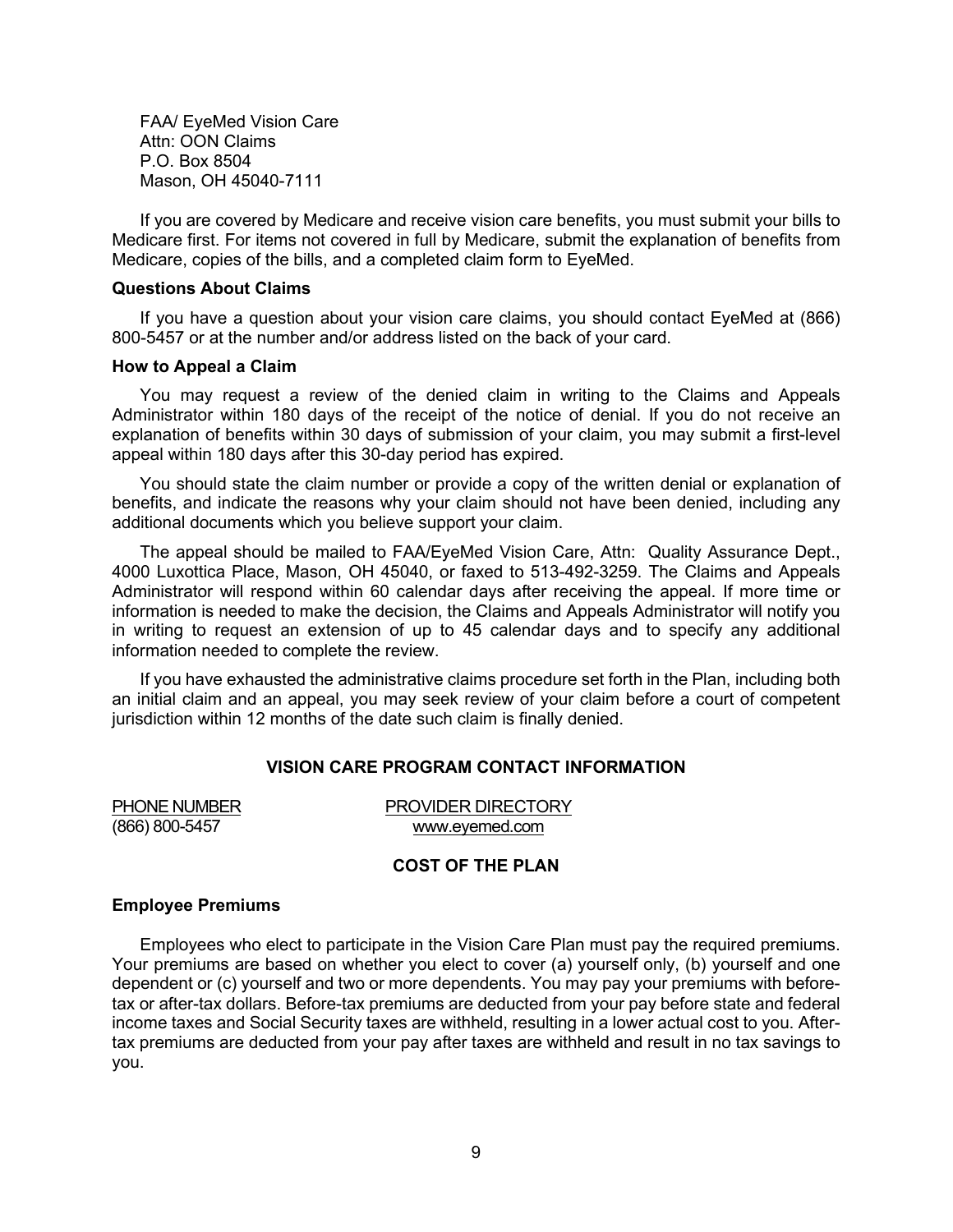If your annual salary is below the Social Security wage base and you pay your premiums with before-tax dollars, your future Social Security benefits may be reduced.

Employee premiums are listed on page 19 and are subject to change.

#### **MISCELLANEOUS**

#### **Leave of Absence**

If you are on an approved Leave of Absence, including for military duty, a serious health condition, or to care for a family member with a serious health condition or a newborn or adopted child, you may continue your vision care coverage during the term of the approved leave from the starting date of your leave by paying the required active employee premiums. Participants on approved military leave may drop vision care coverage for themselves while continuing to cover their dependents.

Continuation of insurance is not allowed while on leave for other employment when (1) the other employer offers coverage or (2) the other employer is an agency or prime contractor of the federal government that will cover you under its insurance program.

If you drop vision care coverage while on an approved Leave of Absence, you may enroll again upon your return to work in an eligible status.

# **TERMINATION OF COVERAGE**

Vision care coverage for active employees and your dependents under the Vision Care Plan will cease on the earlier of the date your employment terminates or the date you elect to drop such coverage, the date you are no longer eligible for coverage, or when you fail to pay the required premiums.

Coverage for terminated employees who continue benefits under COBRA will cease on the earlier of the date they elect to drop such coverage, the date they are no longer eligible for coverage, or when they fail to pay the required premiums.

Dependent coverage will also cease when the dependent becomes ineligible. Coverage for your spouse or same-sex domestic partner also ceases upon your divorce or dissolution of domestic partnership. You have the option to terminate dependent coverage if you are legally separated. Coverage for your dependent children also ceases when the child no longer meets the eligibility requirements of this Vision Care Plan.

Please note that your coverage will terminate immediately if you commit an intentional misrepresentation or fraud on the Vision Care Plan.

Your coverage will also end on the date the Employer discontinues the Vision Care Plan.

### **COBRA**

The right to COBRA continuation coverage was created by a federal law, the Consolidated Omnibus Budget Reconciliation Act of 1985 (COBRA). COBRA continuation coverage can become available to you when you would otherwise lose your group health coverage. It can also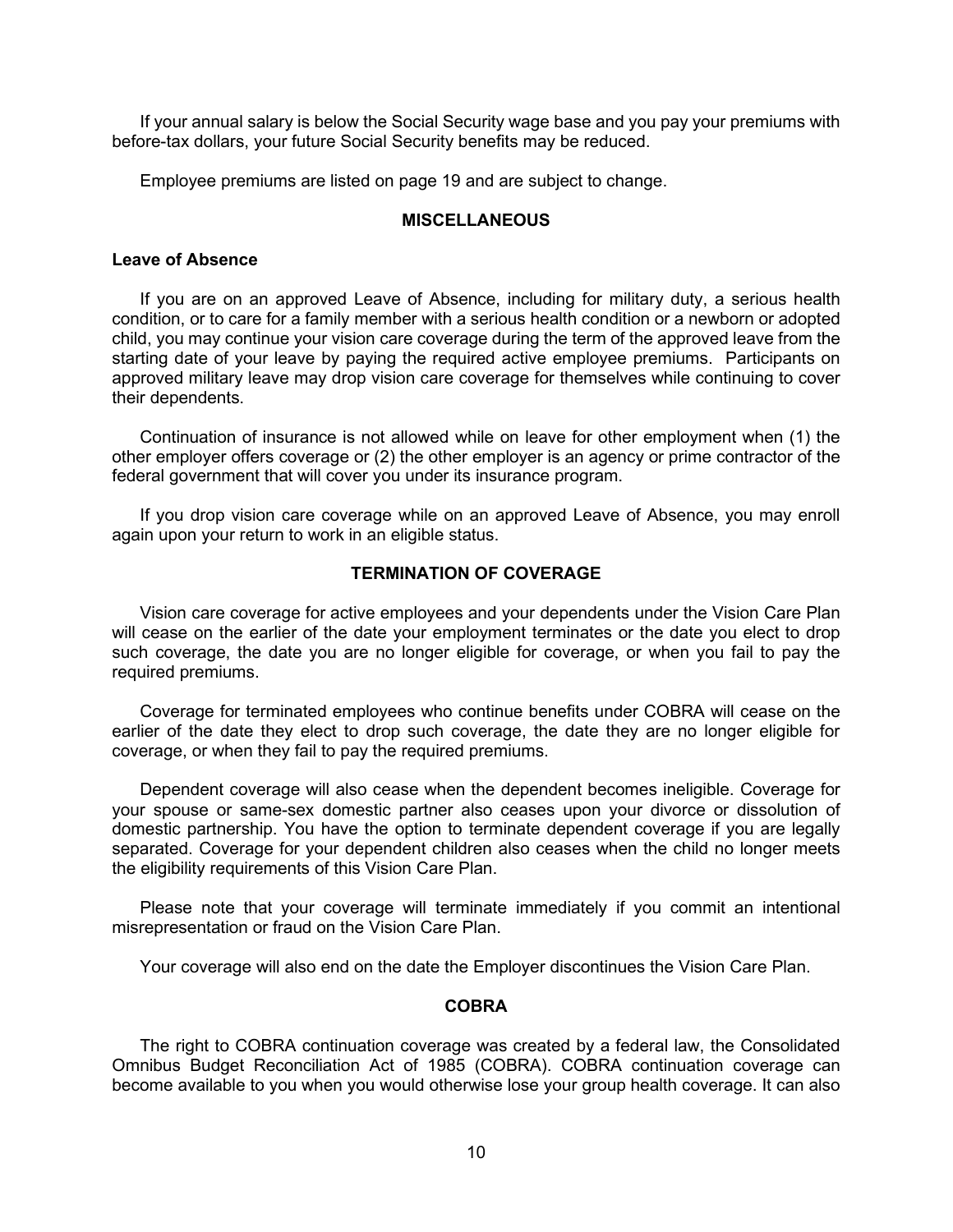become available to other members of your family who are covered under the Vision Care Plan when they would otherwise lose their group vision care coverage.

# **What is COBRA Continuation Coverage?**

COBRA continuation coverage is a continuation of Vision Care Plan coverage when coverage would otherwise end because of a life event known as a "qualifying event." Specific qualifying events are listed previously in this notice. After a qualifying event, COBRA continuation coverage must be offered to each person who is a "qualified beneficiary." You, your spouse, and your dependent children could become qualified beneficiaries if coverage under the Vision Care Plan is lost because of the qualifying event. Under the Vision Care Plan, qualified beneficiaries who elect COBRA continuation coverage must pay for COBRA continuation coverage.

If you are an employee, you will become a qualified beneficiary if you lose your coverage under the Vision Care Plan because either one of the following qualifying events happens:

- Your hours of employment are reduced, or
- Your employment ends for any reason other than your gross misconduct.

If you are the spouse or same-sex domestic partner of an employee, you will become a qualified beneficiary if you lose your coverage under the Vision Care Plan because any of the following qualifying events happens:

- Your spouse dies;
- Your spouse's hours of employment are reduced;
- Your spouse's employment ends for any reason other than his or her gross misconduct;
- Your spouse becomes entitled to Medicare benefits (under Part A, Part B, or both); or
- You become divorced or legally separated from your spouse, or your domestic partnership terminates.

Your dependent children will become qualified beneficiaries if they lose coverage under the Vision Care Plan because any of the following qualifying events happens:

- The parent-employee dies;
- The parent-employee's hours of employment are reduced;
- The parent-employee's employment ends for any reason other than his or her gross misconduct;
- The parent-employee becomes entitled to Medicare benefits (Part A, Part B, or both); or
- The child stops being eligible for coverage under the Vision Care Plan as a "dependent" child."

### **When is COBRA Coverage Available?**

The Vision Care Plan will offer COBRA continuation coverage to qualified beneficiaries only after the BSA Benefits Office has been timely notified that a qualifying event has occurred. When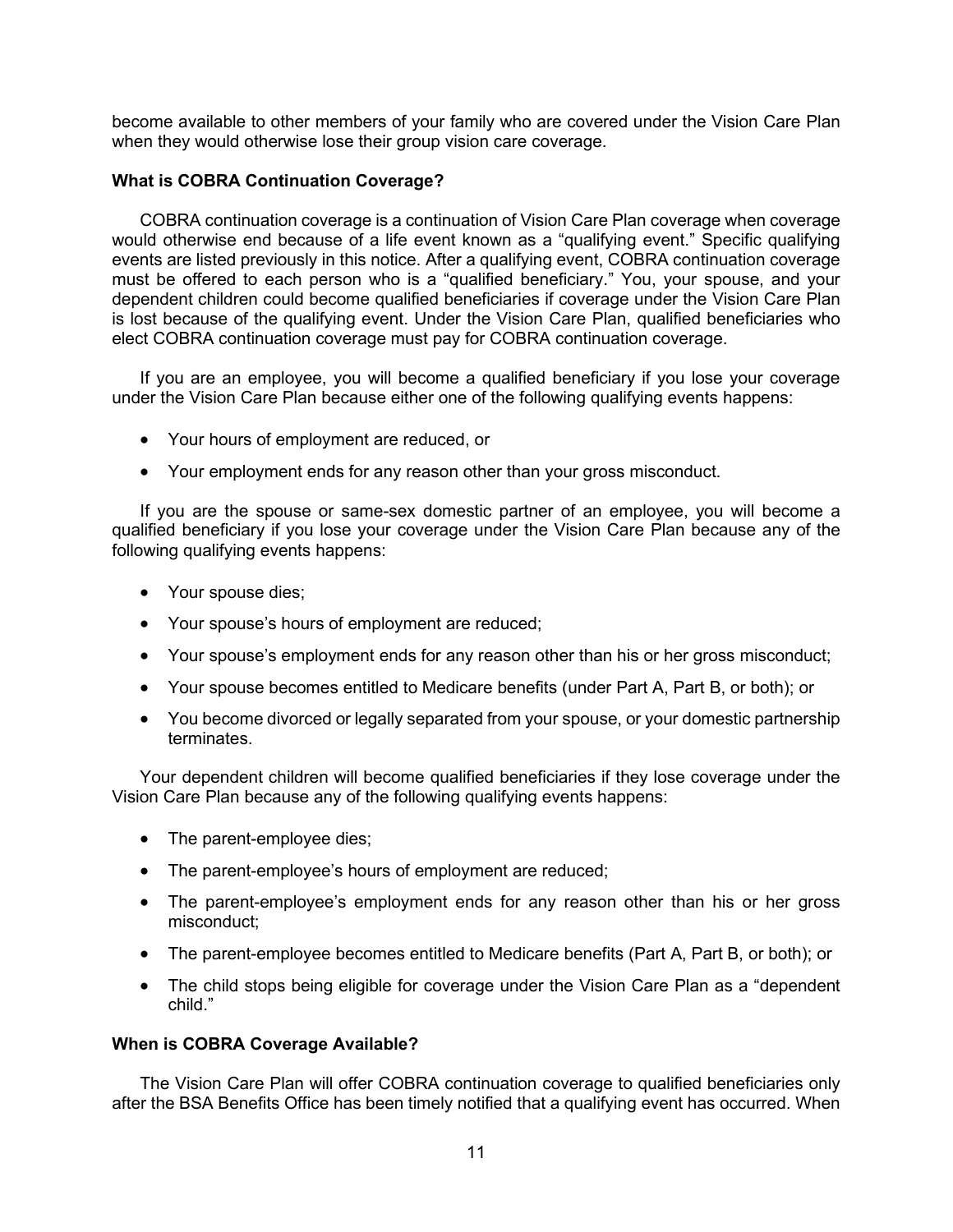the qualifying event is the end of employment or reduction of hours of employment, death of the employee, commencement of a proceeding in bankruptcy with respect to the Employer, or the employee's becoming entitled to Medicare benefits (under Part A, Part B, or both), the Employer must notify the BSA Benefits Office of the qualifying event.

#### **Notification Requirements**

For the other qualifying events (divorce or legal separation of the employee and spouse, termination of domestic partnership or a dependent child's losing eligibility for coverage as a dependent child), you must notify the BSA Benefits Office in writing within 60 days after the qualifying event occurs and provide documentation of the event.

When the BSA Benefits Office has been notified that one of these events has occurred, notification will be provided to notify you and your dependents of the right to elect continuation coverage.

If you do not elect continuation coverage within 60 days from the date of the notice indicated above or the date of the qualifying event, whichever is later, your group vision care insurance coverage will end retroactively to the date of the event that caused the loss of coverage.

If you elect continuation coverage, you will have the same vision care coverage you had before the event, although it may be modified if coverage changes for similarly situated participants.

### **How is COBRA Coverage Provided?**

Once the BSA Benefits Office receives notice that a qualifying event has occurred, COBRA continuation coverage will be offered to each of the qualified beneficiaries. Each qualified beneficiary will have an independent right to elect COBRA continuation coverage. Covered employees may elect COBRA continuation coverage on behalf of their spouses or same-sex domestic partners, and parents may elect COBRA continuation coverage on behalf of their children.

COBRA continuation coverage is a temporary continuation of coverage. When the qualifying event is the death of the employee, the employee's becoming entitled to Medicare benefits (under Part A, Part B, or both), your divorce or legal separation, or a dependent child's losing eligibility as a dependent child, COBRA continuation coverage lasts for up to a total of 36 months. When the qualifying event is the end of employment or reduction of the employee's hours of employment, and the employee became entitled to Medicare benefits less than 18 months before the qualifying event, COBRA continuation coverage for qualified beneficiaries other than the employee lasts until 36 months after the date of Medicare entitlement. For example, if a covered employee becomes entitled to Medicare 8 months before the date on which his employment terminates, COBRA continuation coverage for his spouse, same-sex domestic partner and children can last up to 36 months after the date of Medicare entitlement, which is equal to 28 months after the date of the qualifying event (36 months minus 8 months). Otherwise, when the qualifying event is the end of employment or reduction of the employee's hours of employment, COBRA continuation coverage generally lasts for only up to a total of 18 months. There are two ways in which this 18-month period of COBRA continuation coverage can be extended.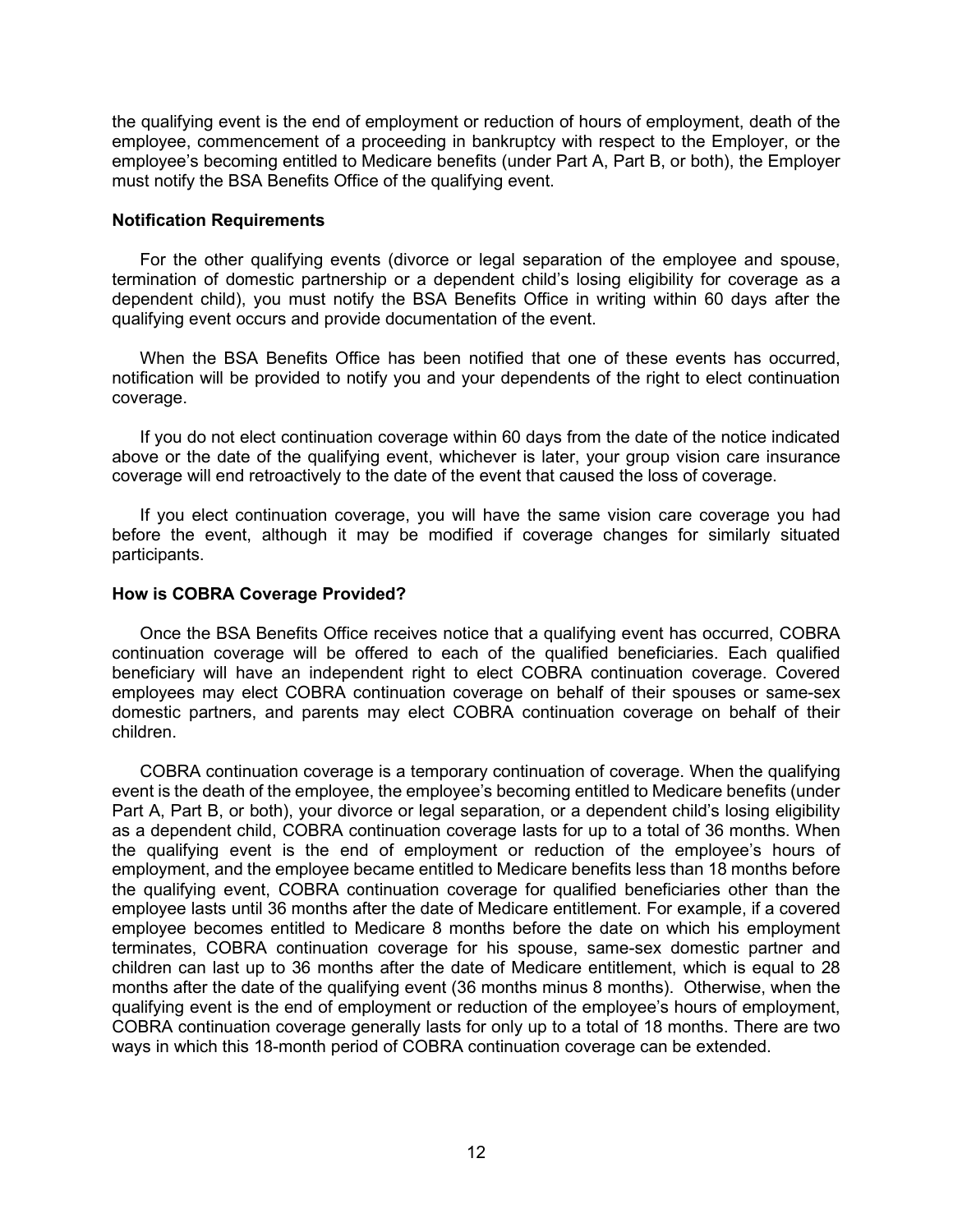# **Disability extension of 18-month period of continuation coverage**

If you or anyone in your family covered under the Vision Care Plan is determined by the Social Security Administration to be disabled and you notify the BSA Benefits Office in a timely manner, you and your entire family may be entitled to receive up to an additional 11 months of COBRA continuation coverage, for a total maximum of 29 months. The disability would have to have started at some time before the 60th day of COBRA continuation coverage and must last at least until the end of the 18-month period of continuation coverage. You must notify the BSA Benefits Office within 60 days after the qualifying event occurs and provide documentation of the event.

## **Second qualifying event extension of 18-month period of continuation coverage**

If your family experiences another qualifying event that would otherwise have resulted in a loss of coverage while receiving 18 months of COBRA continuation coverage due to your termination of employment, your spouse or same-sex domestic partner and your eligible dependent children can get up to 18 additional months of COBRA continuation coverage, for a maximum of 36 months, if notice of the second qualifying event is properly given to the Vision Care Plan. This extension may be available to the spouse and any dependent children receiving continuation coverage if the employee or former employee dies, becomes entitled to Medicare benefits (under Part A, Part B, or both), or gets divorced or legally separated, or if the dependent child stops being eligible under the Vision Care Plan as a dependent child, but only if the event would have caused the spouse or dependent child to lose coverage under the Vision Care Plan had the first qualifying event not occurred.

### **COBRA Premium Requirements**

You, or your eligible dependents, will be required to pay 102% of the full cost of the continuation coverage under the provisions of COBRA. You will be billed for the required premium on a regular basis. COBRA premiums are listed on page 18.

### **Termination of Coverage Under COBRA**

Continuation coverage will end when any of the following events occur:

- The BSA Benefits Office is notified by you or your dependent to discontinue coverage.
- 18 months after continuation coverage begins (if coverage was continued due to termination or resignation of the employee).
- 29 months after continuation coverage begins (if coverage was continued due to disability).
- 36 months after continuation coverage begins (if coverage was continued because of death of the employee, divorce, legal separation or loss of dependent status).
- The individual becomes eligible for Medicare after the date of the COBRA election.
- An individual becomes covered under another group plan, unless a pre-existing condition prevents you or your dependent from being covered by the other plan.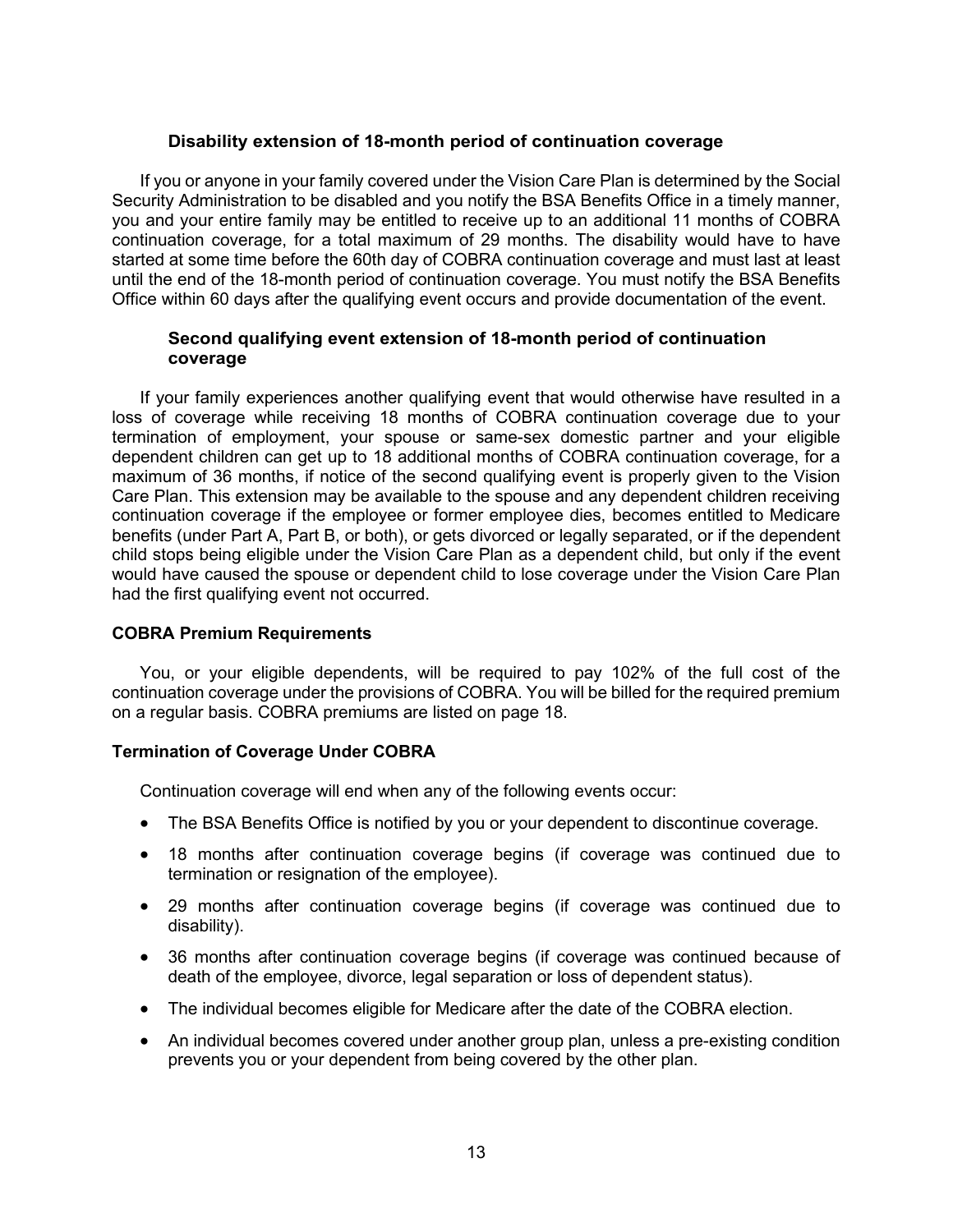- For a spouse, same-sex domestic partner or dependent child: If the BSA Benefits Office is not notified within 31 days of the date of divorce or legal separation or termination of domestic partnership.
- For a dependent child: If the BSA Benefits Office is not notified within 31 days of the date the dependent status ends.
- Payment for continuation coverage is not paid on time.
- The Vision Care Plan is terminated for active employees.

## **AMENDMENT AND TERMINATION**

The Employer reserves the right to amend any one or more of the underlying Vision Care Plan features at any time without the consent of any employee or participant; except that any amount which became payable under the Vision Care Plan prior to the date an amendment is effective will be paid or payable in accordance with the terms of the Vision Care Plan as in effect immediately prior to the effective date of the amendment.

The Employer expressly reserves the right to terminate the Vision Care Plan, in whole or in part, at any time. No Vision Care Plan participant or covered dependent will have a vested right to any benefit under the Vision Care Plan. On termination of the Vision Care Plan, any amounts that became payable under the terms of the Vision Care Plan prior to the date of termination will be paid in accordance with the terms of the Vision Care Plan as in effect immediately prior to the date of such termination. Upon the termination of the Vision Care Plan all elections and reductions in compensation relating to the Vision Care Plan will terminate.

Vision Care Plan participants will be notified of any amendment or termination of a Vision Care Plan feature or of the Vision Care Plan within a reasonable time.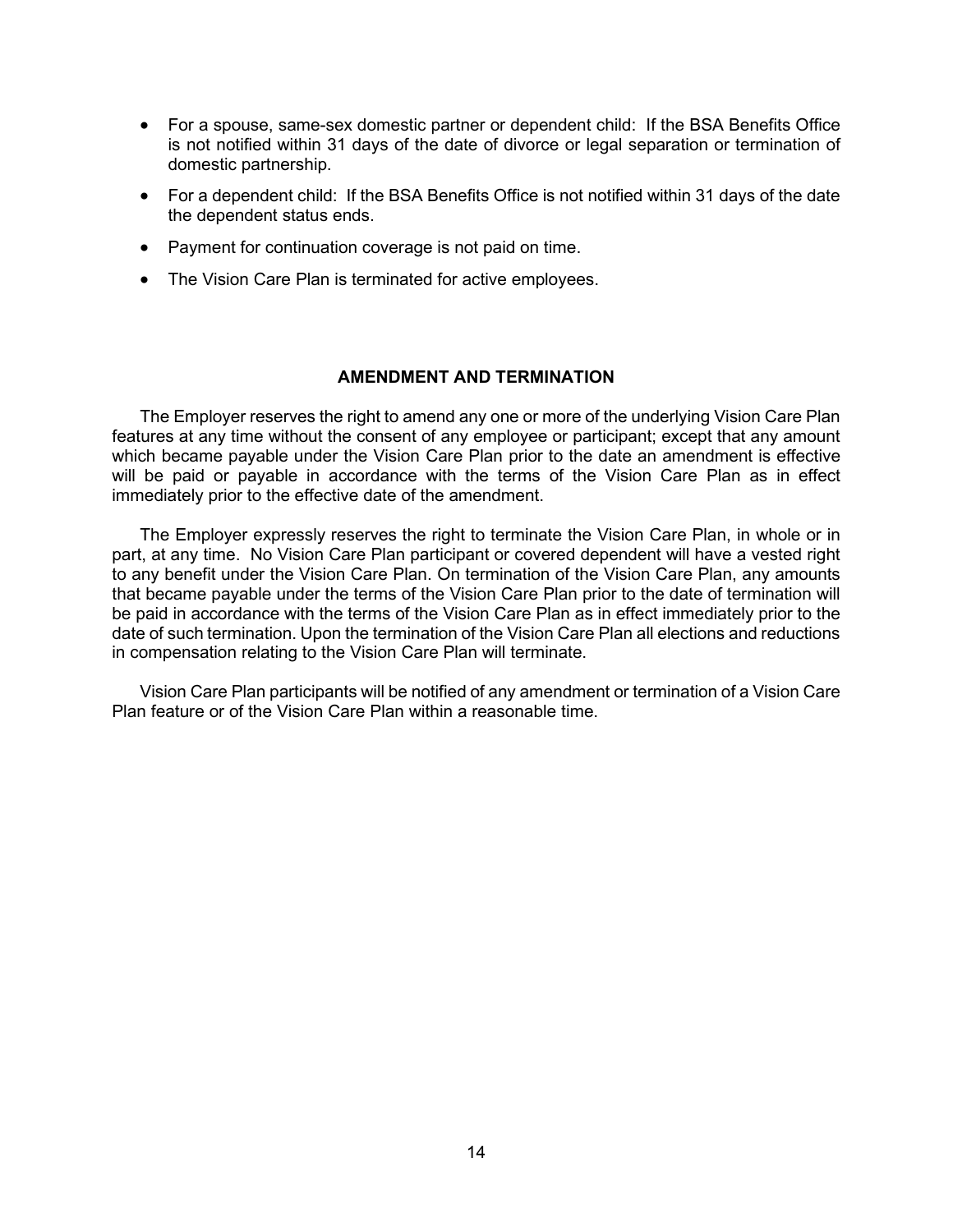# **GENERAL INFORMATION**

| <b>Brookhaven Science</b><br>Associates, LLC<br><b>Comprehensive Welfare</b><br><b>Benefits Plan</b>                                                      |
|-----------------------------------------------------------------------------------------------------------------------------------------------------------|
| This benefit is a welfare plan<br>providing benefits for vision<br>care services.                                                                         |
| <b>Brookhaven Science</b><br>Associates, LLC<br><b>Brookhaven National</b><br>Laboratory<br>PO Box 5000<br>Upton, NY 11973-5000<br>$(631)$ 344-8000       |
| <b>General Counsel</b><br><b>Brookhaven Science</b><br>Associates, LLC<br><b>Brookhaven National</b><br>Laboratory<br>PO Box 5000<br>Upton, NY 11973-5000 |
| 11-3403915                                                                                                                                                |
| 501                                                                                                                                                       |
| January - December                                                                                                                                        |
| Benefits provided through the<br>Vision Care Plan are insured<br>by EyeMed.                                                                               |
| This benefit is paid for by a<br>combination of employer and<br>employee premiums.                                                                        |
|                                                                                                                                                           |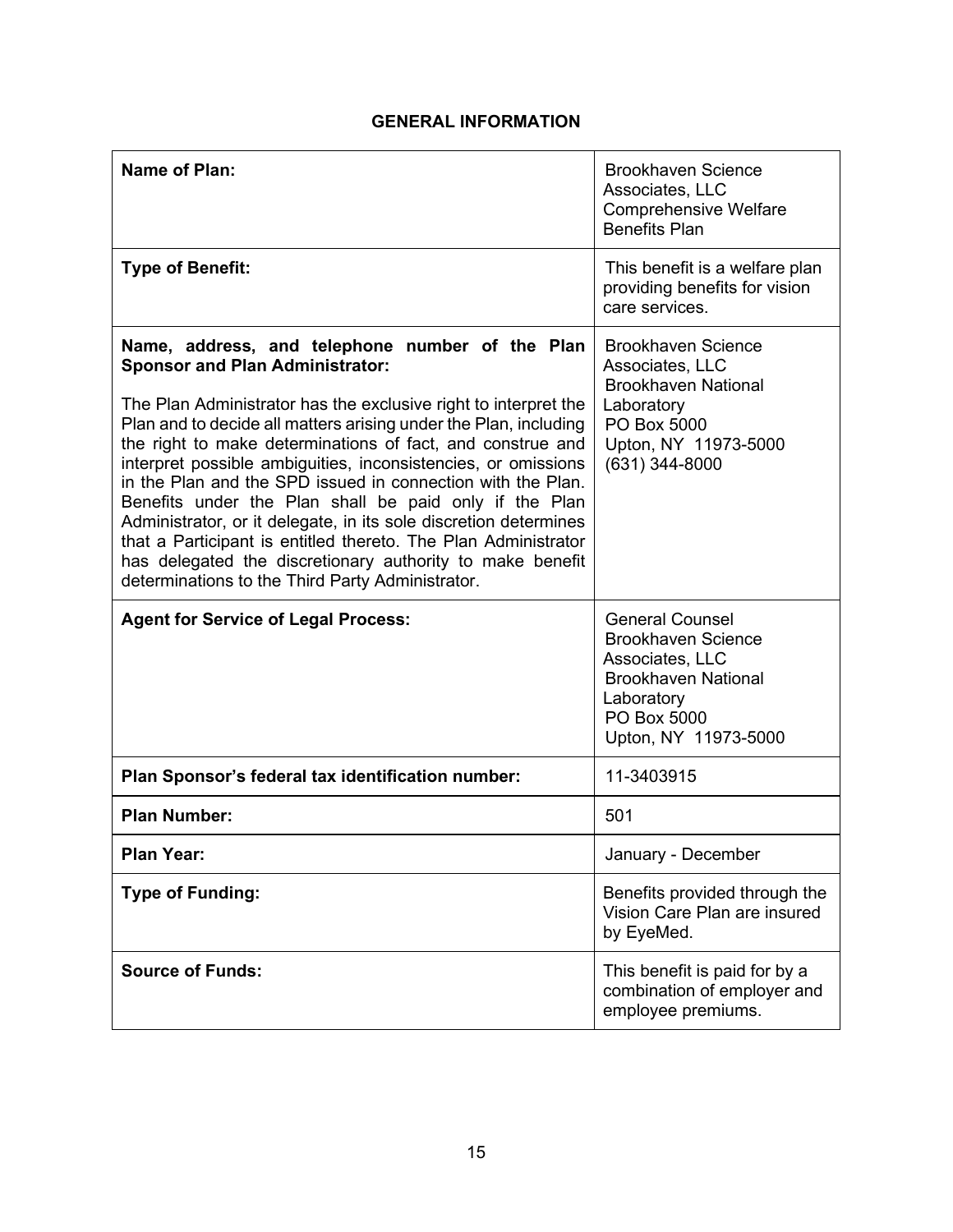| <b>Type of Administration:</b>           | EyeMed provides claims<br>administration and other<br>services through an<br>insurance contract for the<br>Vision Care Plan.                                                          |
|------------------------------------------|---------------------------------------------------------------------------------------------------------------------------------------------------------------------------------------|
| <b>Benefit and Claims Administrator:</b> | Claims:<br><b>FAA/EyeMed Vision Care</b><br>Attn: OON Claims<br>P.O. Box 8504<br><b>Mason OH 45040</b><br>Appeals:<br><b>FAA/EyeMed Vision Care</b><br><b>Quality Assurance Dept.</b> |
|                                          | 4000 Luxottica Place<br>Mason, OH 45040                                                                                                                                               |

# **PRIVACY OF INFORMATION**

Your protected health information will not be disclosed without your written authorization, unless such disclosure is permitted by law. Protected health information is individually identifiable information that is maintained relating to the provision of your health care, such as your health care records, claims payment information, and health care visit and treatment patterns.

# **YOUR RIGHTS UNDER ERISA**

As a participant in the plans, you are entitled to certain rights and protections under the Employee Retirement Income Security Act of 1974 (ERISA). ERISA provides that all plan participants shall be entitled to:

# **Receive Information About Your Plans and Benefits**

- Examine without charge, at the Plan Administrator's office, all documents governing the plan, including insurance contracts, collective bargaining agreements, and copies of the latest annual report (Form 5500 Series) filed by the plan with the U.S. Department of Labor and available at the Public Disclosure Room of the Employee Benefits Security Administration.
- Obtain, upon written request to the Plan Administrator, copies of documents governing the operation of the plan, including insurance contracts and collective bargaining agreements, copies of the latest annual report (Form 5500 Series) and updated summary plan description. The Plan Administrator may make a reasonable charge for the copies.
- Receive a summary of the plan's annual financial report. The Plan Administrator is required by law to furnish each participant with a copy of this summary annual report.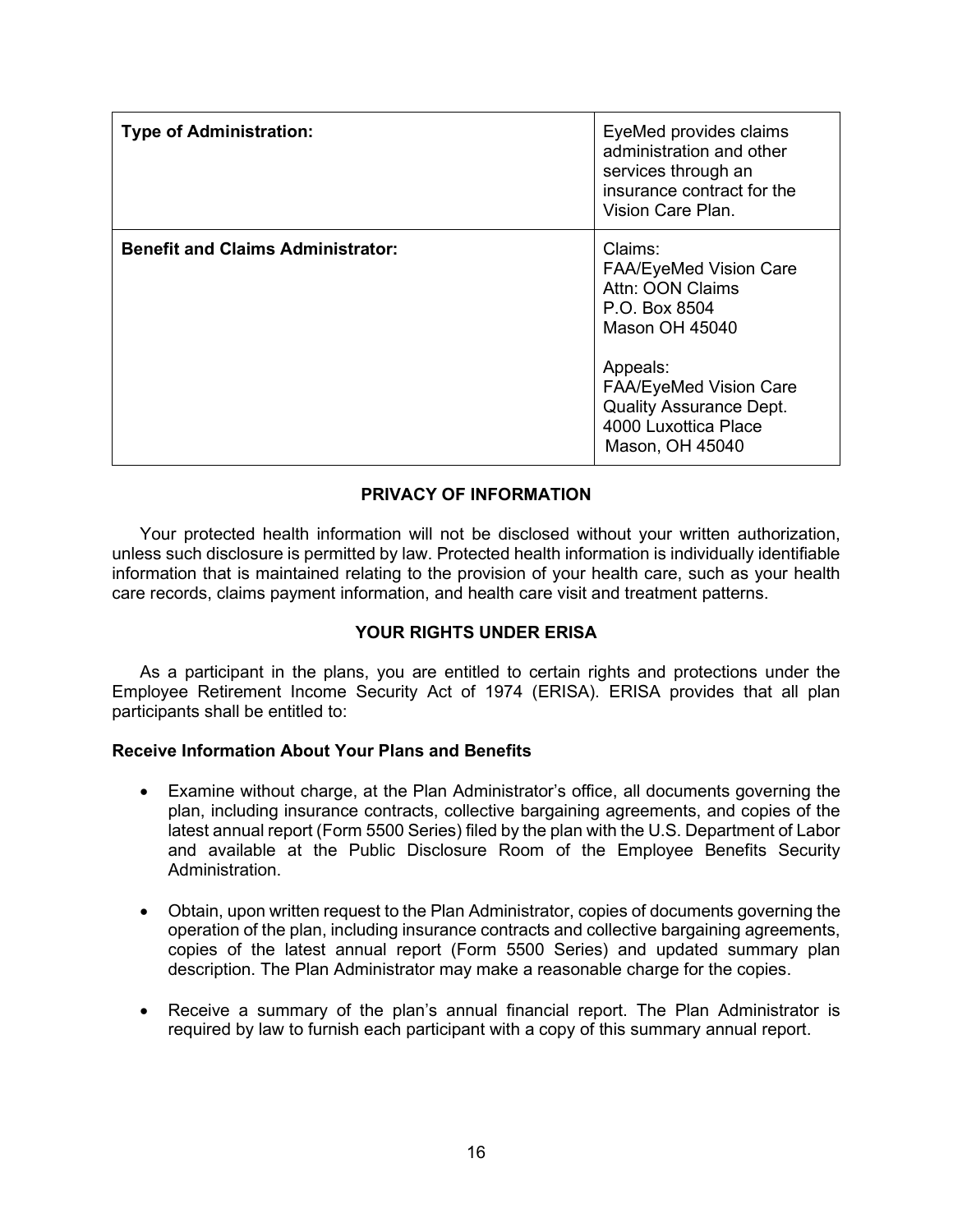# **Continue Group Health Plan Coverage**

- Continue health care coverage for yourself, spouse or dependents if there is a loss of coverage under the plan as a result of a qualifying event. You or your dependents may have to pay for such coverage. Review the Termination of Coverage and COBRA sections and the documents governing the plan on the rules governing your COBRA continuation coverage rights.
- Reduction or elimination of exclusionary periods of coverage for pre-existing conditions under your group health plan, if you have creditable coverage from another plan. You should be provided a certificate of creditable coverage, free of charge, from your group health plan or health insurance issuer when you lose coverage under the plan, when you become entitled to elect COBRA continuation coverage, when your COBRA continuation coverage ceases, if you request it before losing coverage, or if you request it up to 24 months after losing coverage. Without evidence of creditable coverage, you may be subject to a pre-existing condition exclusion for 12 months (18 months for late enrollees) after your enrollment date in your coverage.

## **Prudent Actions by Plan Fiduciaries**

• In addition to creating rights for plan participants, ERISA imposes duties upon the people who are responsible for the operation of the employee benefit plans. The people who operate your plan, called "fiduciaries" of the plan, have a duty to do so prudently and in the interest of you and other plan participants and beneficiaries. No one, including your employer, your union, or any other person, may fire you or otherwise discriminate against you in any way to prevent you from obtaining a benefit or exercising your right under ERISA.

# **Enforce Your Rights**

- If your claim for a benefit is denied or ignored, in whole or in part, you have a right to know why this was done, to obtain copies of documents relating to the decision without charge and to appeal any denial, all within certain time schedules.
- Under ERISA, there are steps you can take to enforce the above rights. For instance, if you request a copy of plan documents or the latest annual report from the plan and do not receive them within 30 days, you may file suit in Federal court. In such a case, the court may require the Plan Administrator to provide the materials and pay you up to \$110 a day until you receive the materials, unless the materials were not sent because of reasons beyond the control of the Administrator. If you have a claim for benefits which is denied or ignored, in whole or in part, you may file suit in a state or Federal court. In addition, if you disagree with the plan's decision or lack thereof, concerning the qualified status of a domestic relations order or medical child support order, you may file suit in Federal court. If it should happen that plan fiduciaries misuse the plan's money or if you are discriminated against for asserting your rights, you may seek assistance from the U.S. Department of Labor, or you may file suit in a Federal court. The court will decide who should pay court costs and legal fees. If you are successful, the court may order the person you have sued to pay these costs and fees. If you lose, the court may order you to pay these costs and fees, for example, if it finds that your claim is frivolous.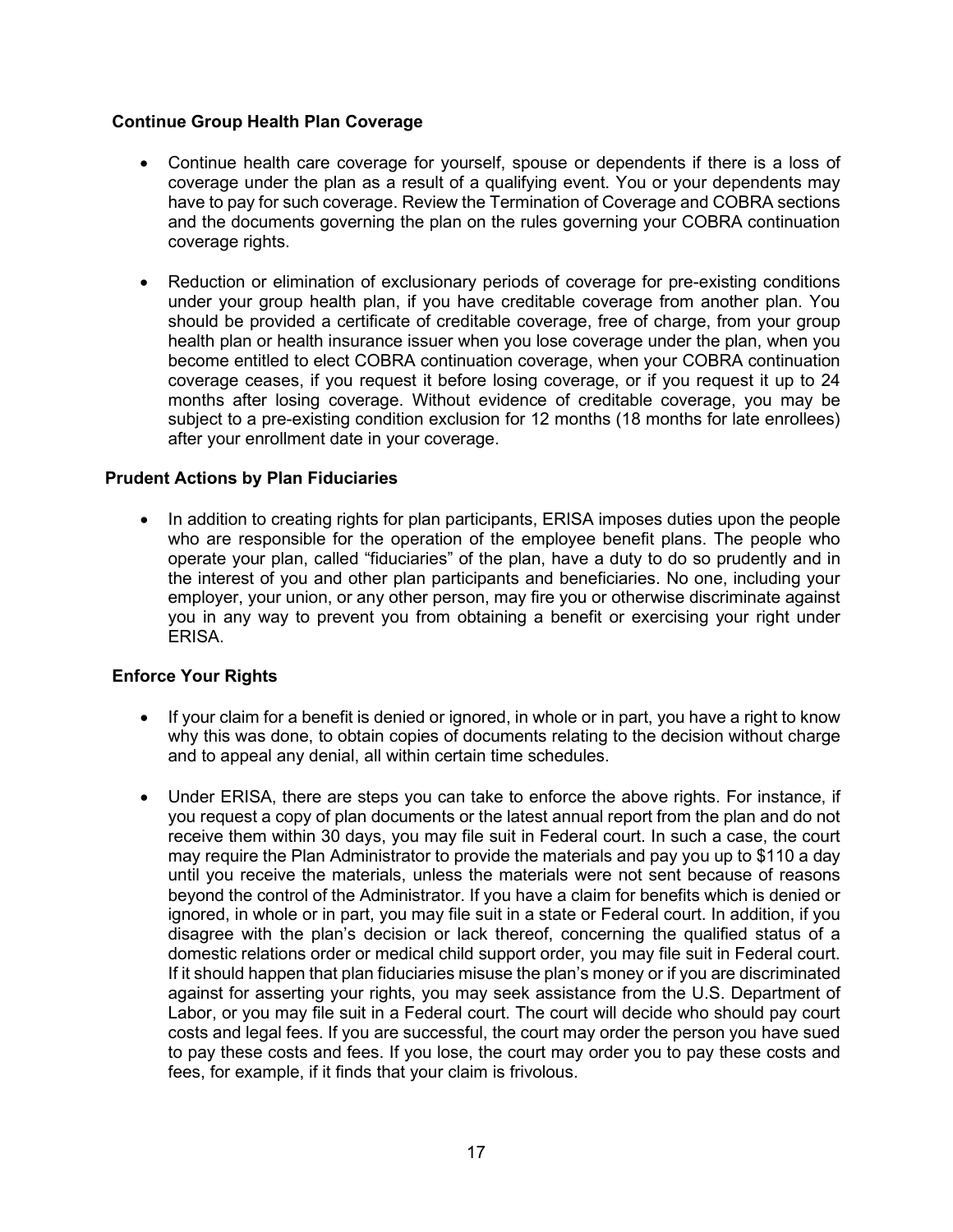## **Assistance With Your Questions**

• If you have any questions about your plans, you should contact the Plan Administrator. If you have any questions about this statement or about your rights under ERISA, or if you need assistance in obtaining documents from the Plan Administrator, you should contact the nearest office of the Employee Benefits Security Administration, U.S. Department of Labor, listed in your telephone directory or the Division of Technical Assistance and Inquiries, Employee Benefits Security Administration, U.S. Department of Labor, 200 Constitution Avenue N.W., Washington, D.C. 20210. You may also obtain certain publications about your rights and responsibilities under ERISA by calling the publications hotline of the Employee Benefits Security Administration.

**This information is intended to provide only a summary of BSA's benefits program. Nothing contained herein should be construed as a promise of employment or continued employment, or to constitute contractual obligations. If questions arise, official plan documents and insurance agreements are controlling and govern final determination of benefits consistent with applicable laws and regulations.**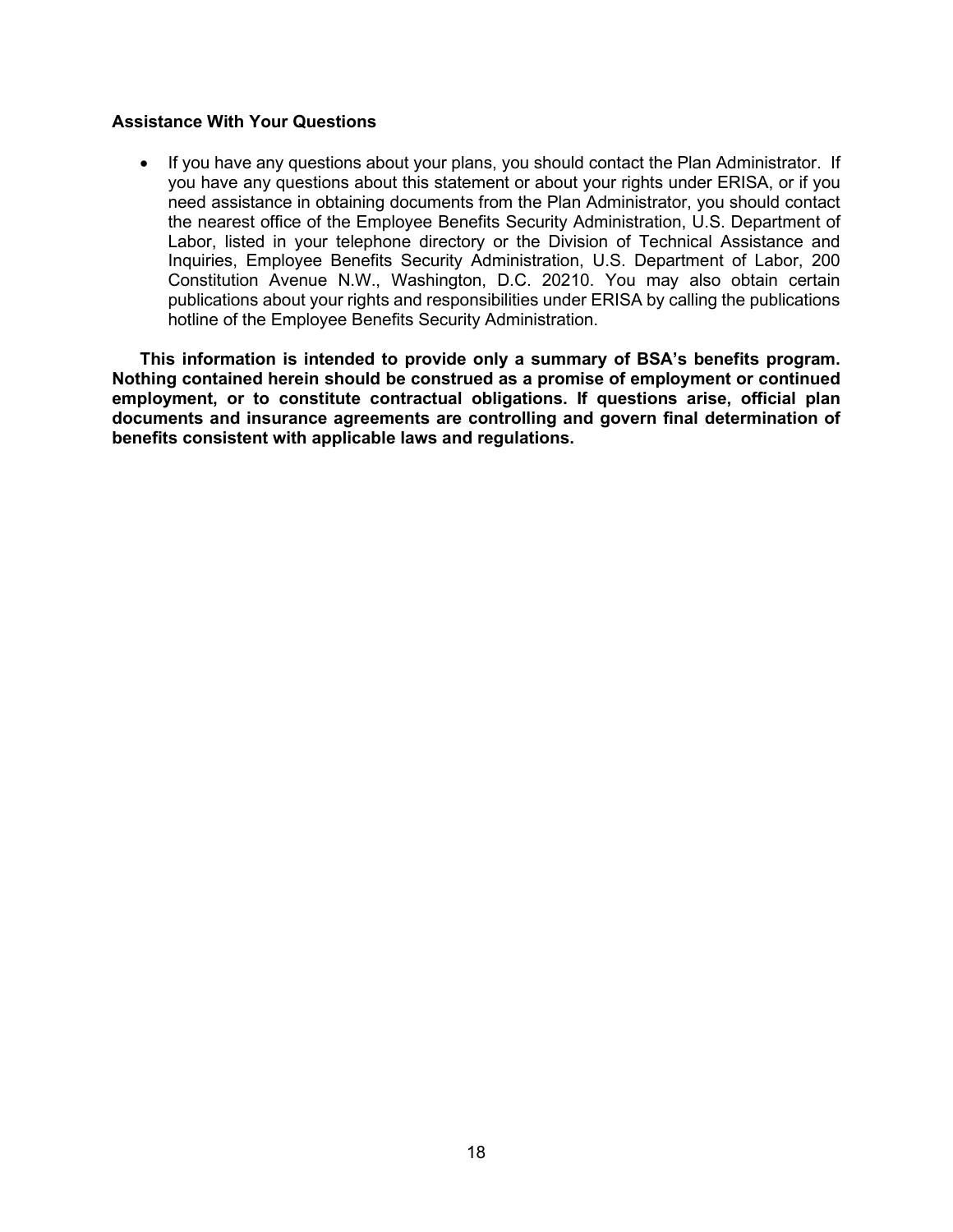# **EMPLOYEE PREMIUMS (January 1, 2022)**

| Coverage                             | <b>Monthly Premium</b> | <b>Weekly Premium</b> |
|--------------------------------------|------------------------|-----------------------|
| Employee only                        | \$2.66                 | \$0.61                |
| Employee + 1 dependent               | \$5.31                 | \$1.23                |
| $Employee + 2$ or more<br>dependents | \$8.55                 | \$1.97                |

These premiums are subject to change.

# **COBRA PREMIUMS (January 1, 2021)**

| Coverage                        | <b>Monthly Premium</b> |
|---------------------------------|------------------------|
| Employee only                   | \$6.78                 |
| Employee + 1 dependent          | \$13.55                |
| Employee + 2 or more dependents | \$21.81                |

These premiums are subject to change.